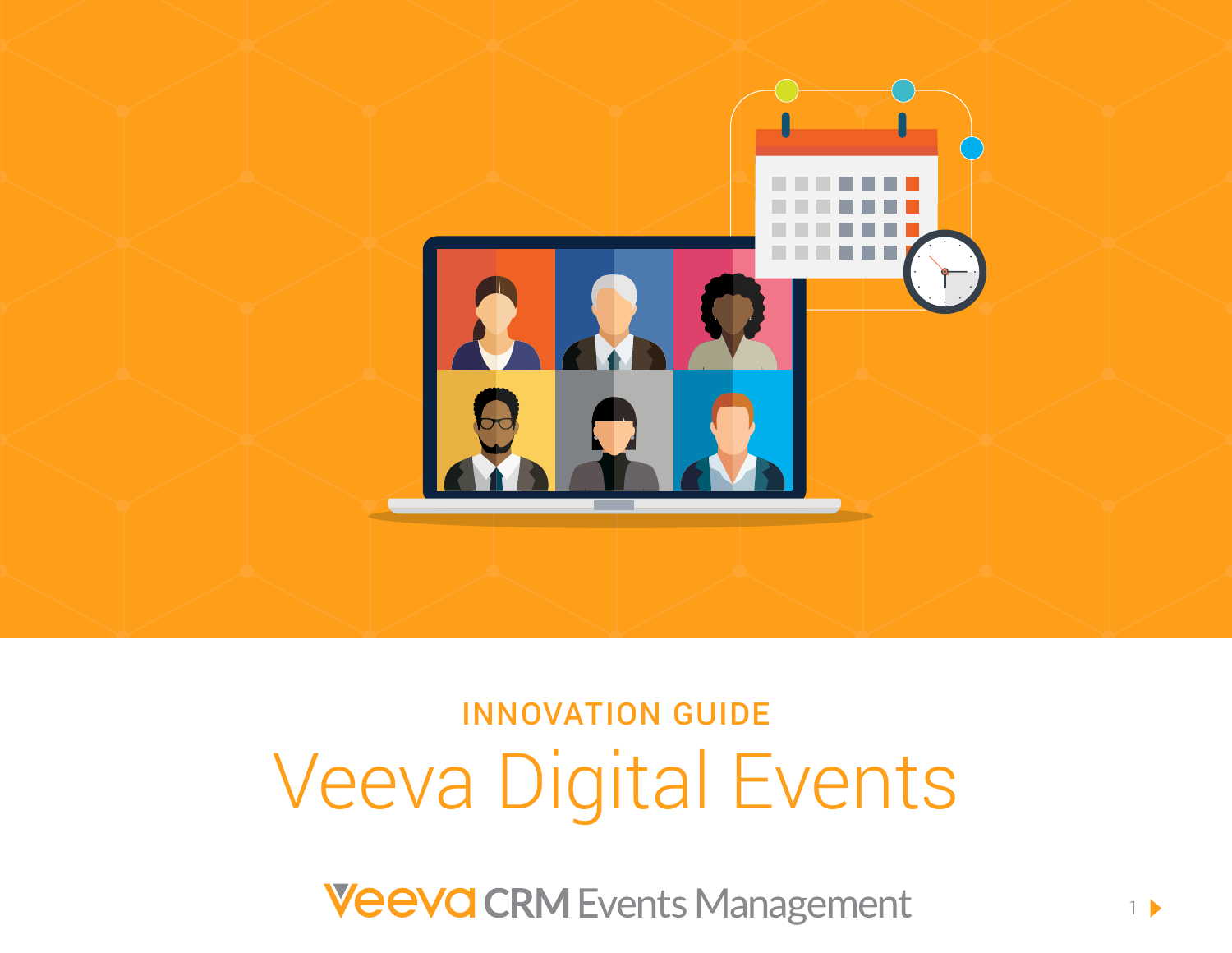## **Overview | Veeva CRM Events Management maximizes attendee** engagement with features optimized for virtual, hybrid, and live events.

Veeva CRM Events Management is an integrated solution built into Veeva CRM that provides one solution for all events and engagements, supports visibility and control, and drives impactful event experiences. Fully integrated with Veeva's commercial applications, Veeva CRM Events Management leverages key features from Veeva CRM Engage Meeting and Veeva CRM Approved Email to capture data along every step of the events journey.

In a post-COVID events landscape, Veeva CRM Events Management features focus on empowering the "new normal" of virtual and hybrid events. With Veeva CRM Engage for Events Management, contactless sign-in, and personalized invitations, virtual, and hybrid events provide networking and collaboration opportunities while capturing valuable attendance and participation insights.

Veeva CRM Events Management is available on online and mobile CRM platforms.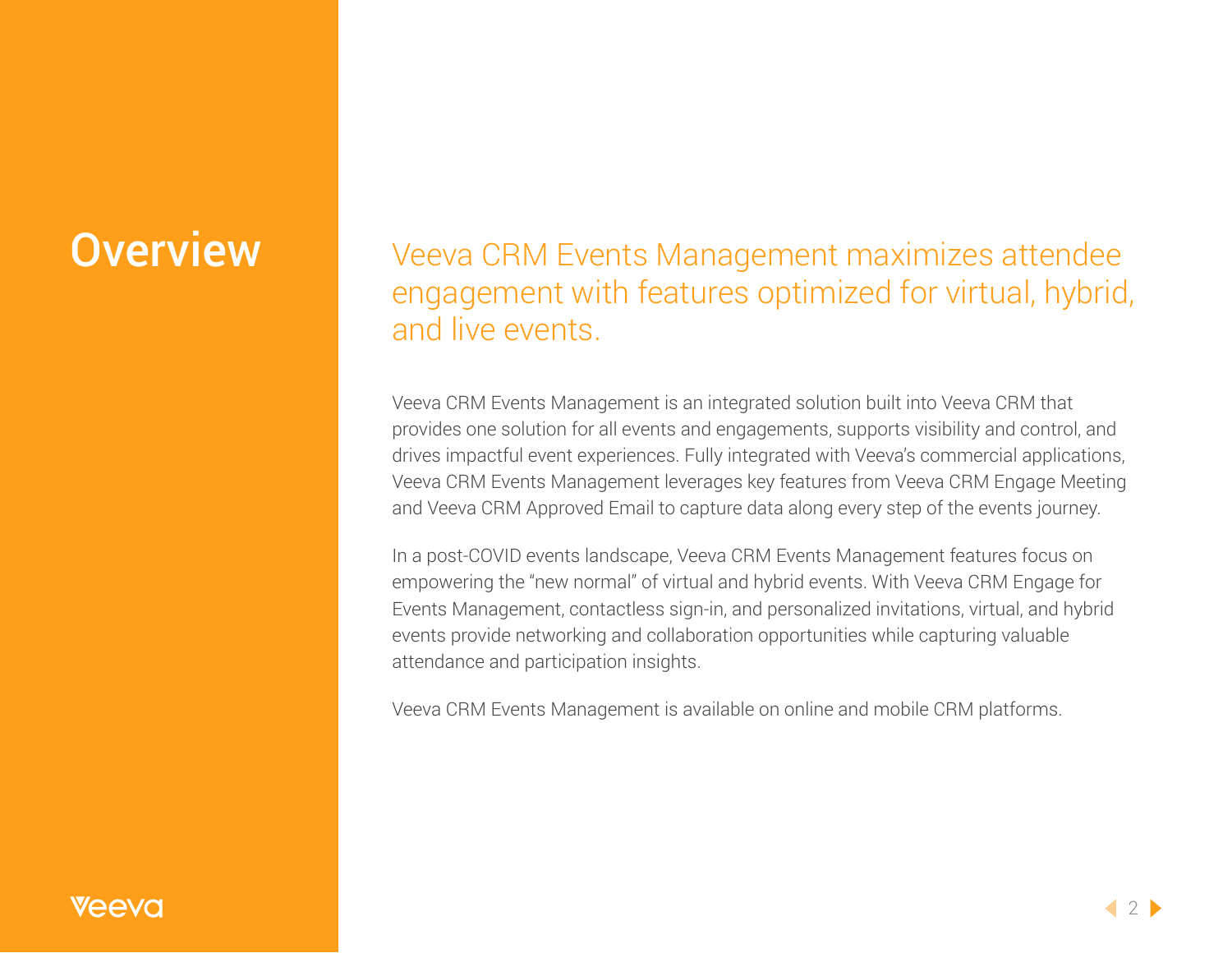## **Tips**& **Tricks**

#### **GET REAL ENGAGEMENT FROM YOUR VIRTUAL AND HYBRID EVENTS**

Veeva CRM Engage for Events is designed to create the peer-to-peer communication that your attendees are missing from an in-person event experience. Built on the Zoom platform, Engage for Events has an intuitive UI and allows hosts, speakers, and attendees to share audio, video, and presentations.

Simplify event execution by linking Engage for Events with the rest of your Veeva Commercial Cloud – pull contacts from multichannel Veeva CRM, automate invitations through Veeva CRM Approved Email, record the session in Vault, and house new data in Veeva OpenData.



#### **FAST AND FLEXIBLE QR SIGN-IN**

Contactless sign-in has never been easier. Upgrade your manual processes with QR Code Self Sign-in. Hosts can print, email, or physically display the unique event QR code. Once attendees scan the QR code, they are guided through the sign-in process in the language of their browser. On-site registration for walk-in attendees and meal opt-in options are supported in the sign-in process.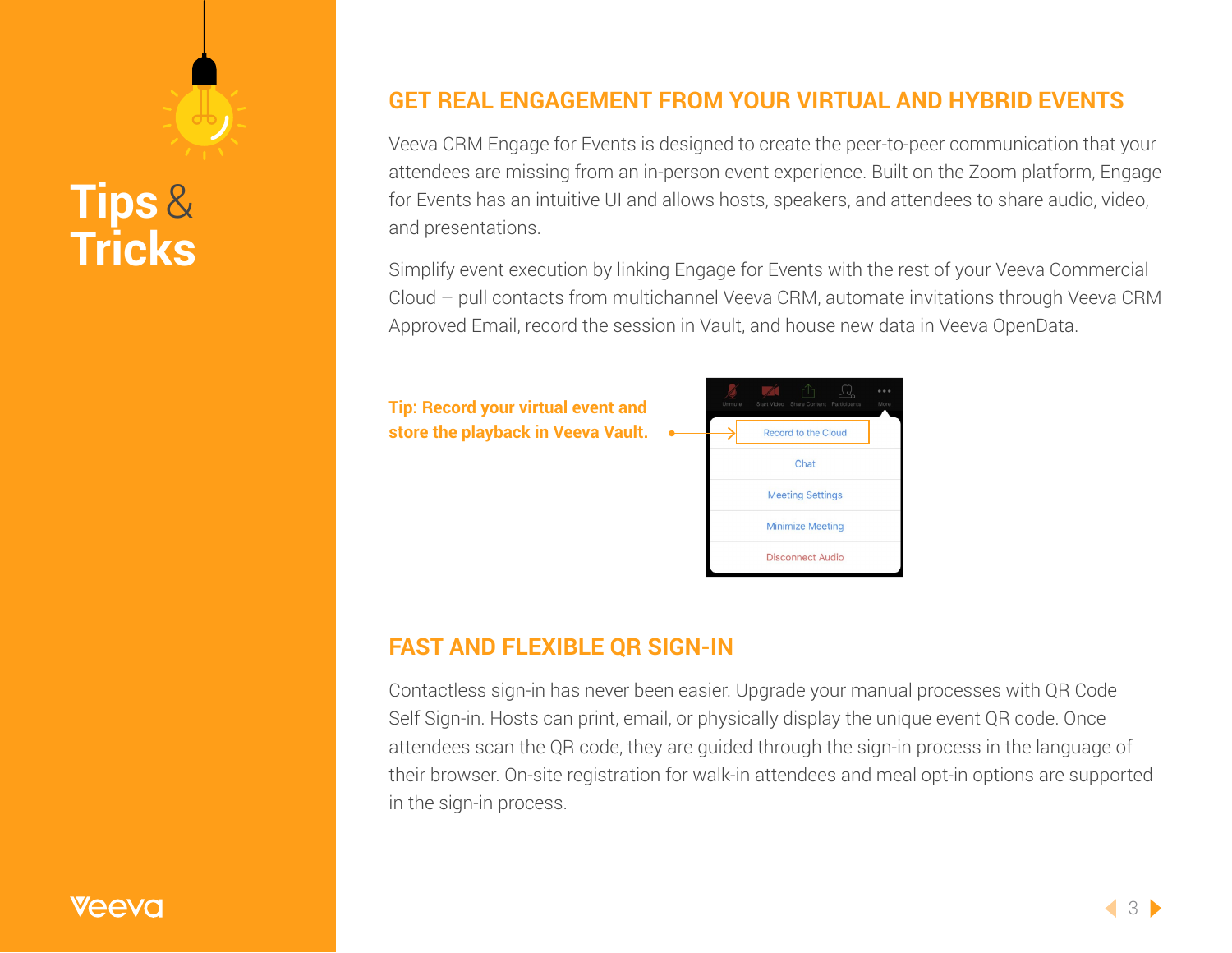## **Tips**& **Tricks**

Hosts may access a comprehensive view of the attendee list in the Sign-In Summary Screen, where you can view who completed the sign-in and initiate the process directly from your device.

#### **Tip: Before starting your event, check who has signed-in directly from the Sign-In Summary Screen.**

|          | Verteo                                      |  |
|----------|---------------------------------------------|--|
|          | Welcome!<br>Verteo Meeting Cholecap Meeting |  |
| $\alpha$ | <b>SCAN TO SIGN-IN</b>                      |  |

QR Code Self Sign-In is included in your Events Management license. Enable this feature using the following settings:

To configure QR Sign-in:

1. Grant admins access to the **EM\_QR\_Sign\_In\_Admin\_vod** Visualforce page:

2. Grant admins visibility to the **QR Sign In Administration** tab.

3. Grant the event admins the following permissions:

| <b>OBJECT</b>     | <b>OLS</b> | <b>RECORD TYPES</b> | <b>FIELDS</b>                                    | 'FLS. |
|-------------------|------------|---------------------|--------------------------------------------------|-------|
| EM_Event_Rule_vod | CRUD       | Walk_In_Fields_vod  | · QR_Sign_in_Enabled_vod<br>. Walk_In_Fields_vod | Edit  |
| EM_Event_vod      |            | n/a                 | QR_Sign_in_Enabled_vod                           | Read  |

4. Enable the following Administrative Permissions for admins:

• Modify All Data

• Modify Metadata Through Metadata API Functions

5. Grant end users the following permissions:

| <b>OBJECT</b>     | OLS  | <b>RECORD TYPES</b> | <b>FIELDS</b>          | <b>FLS</b> |
|-------------------|------|---------------------|------------------------|------------|
| EM_Event_Rule_vod |      | n/a                 | QR_Sign_in_Enabled_vod | Read       |
| EM Event vod      | CRUD | n/a                 | QR_Sign_in_Enabled_vod | Read       |

6. Place the **QR\_Sign\_In\_Enabled\_vod** field on the page layout assigned to the Walk\_In\_Fields\_vod record type on the EM\_Event\_Rule\_vod object.

### AAVC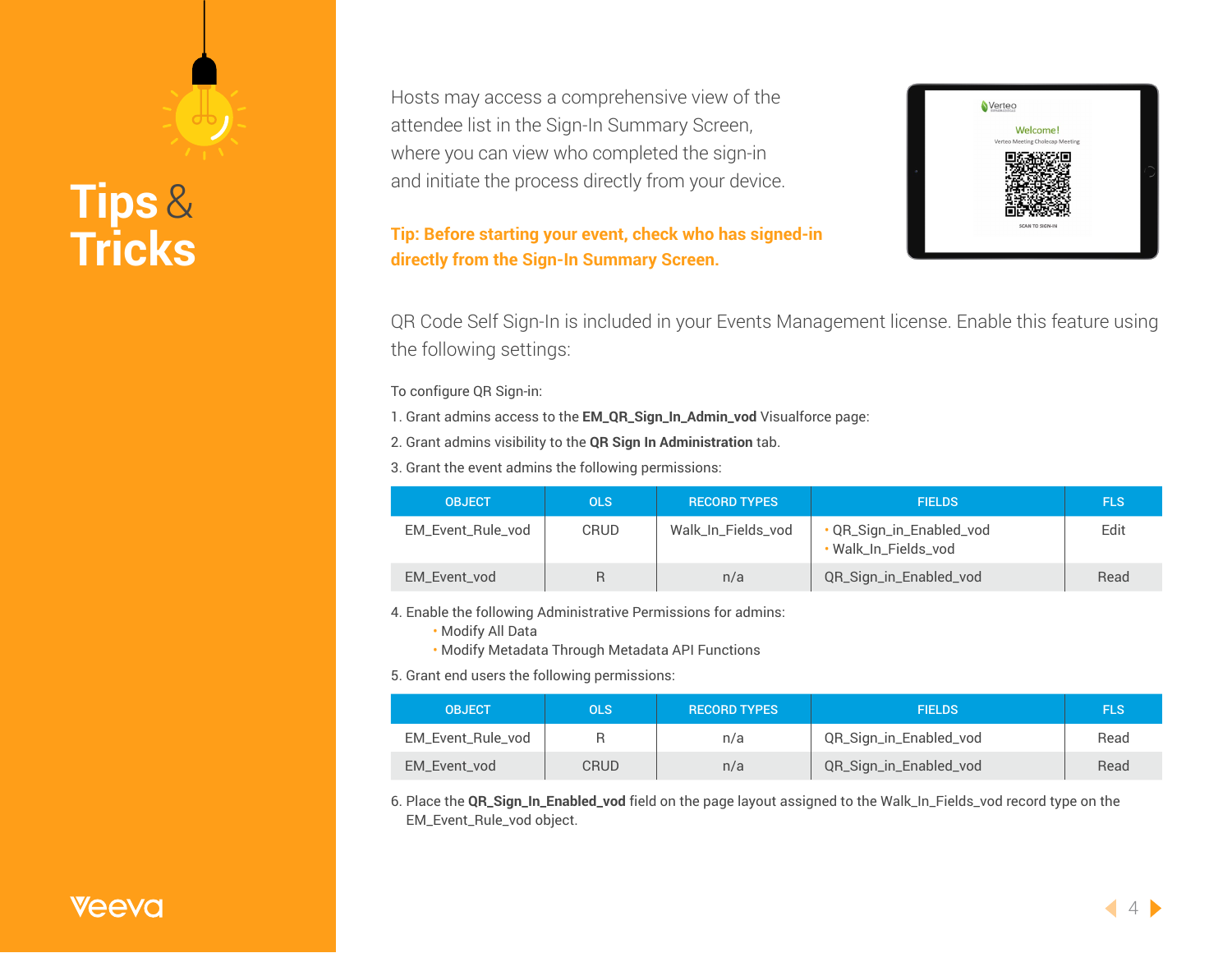## **Tips**& **Tricks**

#### **TARGET AUDIENCES, PERSONALIZE INVITATION TEMPLATES, AND GATHER EVENT FEEDBACK**

Leverage the effectiveness of email without the regulatory risk with Veeva CRM Approved Email. Fully integrated within Veeva CRM and Events Management, Approved Email automates compliant invitation processes while capturing valuable customer insights. You can send official invitations, RSVP announcements, post-event follow-up messages, and feedback surveys. Use these three Approved Email steps to increase event attendance and satisfaction.

- 1. Target your audience by segments: Designate a target audience type (speaker, attendee, team member) for a given email template.
- 2. Personalize the invitation templates: Use tokens with email templates to tailor your communication and make it more engaging.
- 3. Gather feedback from participants: Capture valuable insights with surveys to gauge post-event feedback. All survey responses are captured within Veeva CRM without the need for additional reporting tools.

**Tip: Use the survey tool in Approved Email to gather post-event feedback.**

| 2. How likely are you to attend another Cholecap Speaker Program? |  |
|-------------------------------------------------------------------|--|
| 3. How would you rate the speaker for the event?<br>$\checkmark$  |  |
| 4. What did you enjoy most about the Cholecap Speaker Program?    |  |